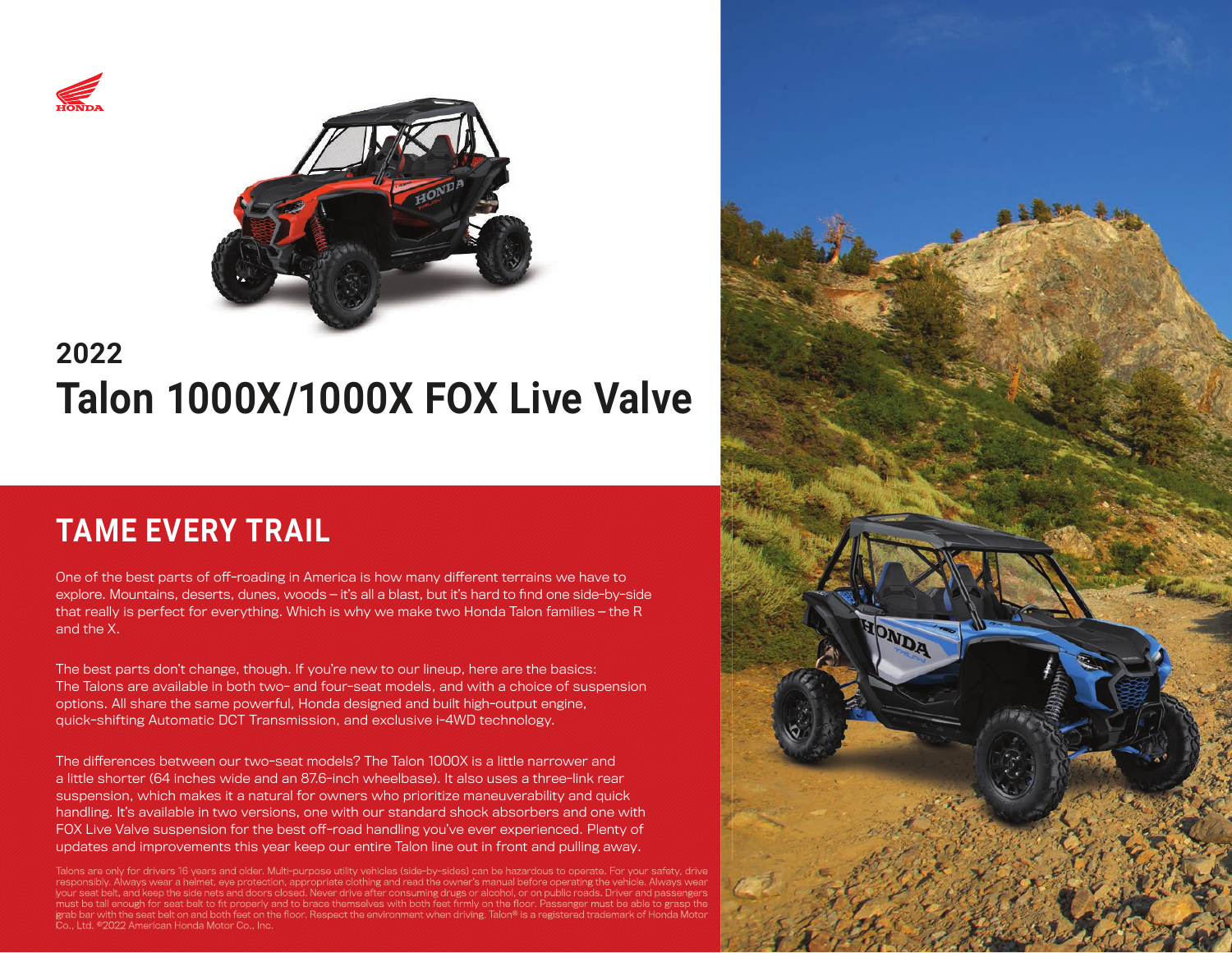



# **2022 Talon 1000X/1000X FOX Live Valve**

## **TAME EVERY TRAIL**

One of the best parts of off-roading in America is how many different terrains we have to explore. Mountains, deserts, dunes, woods - it's all a blast, but it's hard to find one side-by-side that really is perfect for everything. Which is why we make two Honda Talon families — the R and the X.

The best parts don't change, though. If you're new to our lineup, here are the basics: The Talons are available in both two- and four-seat models, and with a choice of suspension options. All share the same powerful, Honda designed and built high-output engine, quick-shifting Automatic DCT Transmission, and exclusive i-4WD technology.

The differences between our two-seat models? The Talon 1000X is a little narrower and a little shorter (64 inches wide and an 87.6-inch wheelbase). It also uses a three-link rear suspension, which makes it a natural for owners who prioritize maneuverability and quick handling. It's available in two versions, one with our standard shock absorbers and one with FOX Live Valve suspension for the best off-road handling you've ever experienced. Plenty of updates and improvements this year keep our entire Talon line out in front and pulling away.

Talons are only for drivers 16 years and older. Multi-purpose utility vehicles (side-by-sides) can be hazardous to operate. For your safety, drive responsibly. Always wear a helmet, eye protection, appropriate clothing and read the owner's manual before operating the vehicle. Always wear your seat belt, and keep the side nets and doors closed. Never drive after consuming drugs or alcohol, or on public roads. Driver and passengers must be tall enough for seat belt to fit properly and to brace themselves with both feet firmly on the floor. Passenger must be able to grasp the grab bar with the seat belt on and both feet on the floor. Respect the environment when driving. Talon® is a registered trademark of Honda Motor Co., Ltd. ©2022 American Honda Motor Co., Inc.

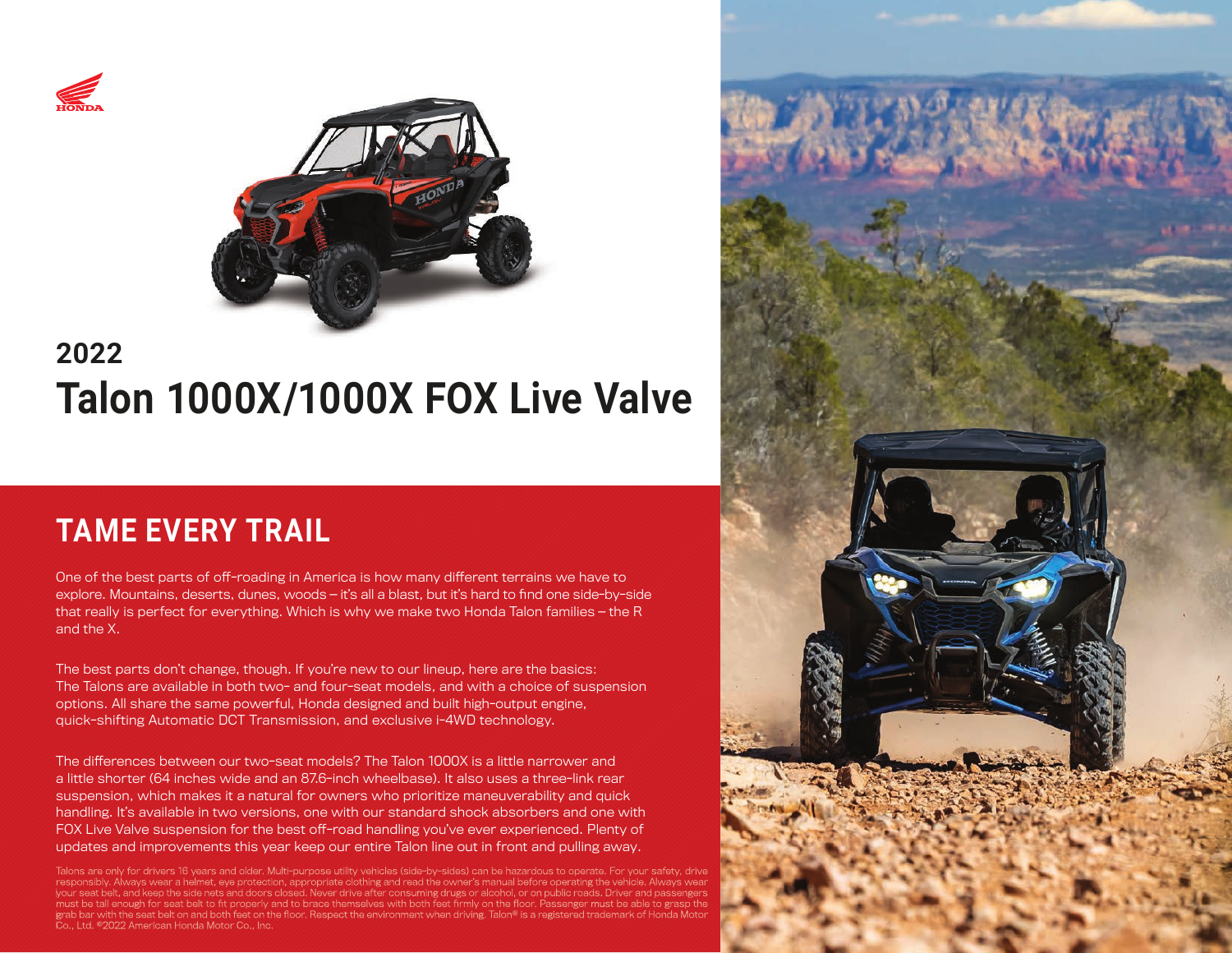



**2022 Talon 1000X**

MATTE ABYSS BLACK

PEARL ORANGE

#### FEATURES & BENEFITS





#### POWERFUL 999cc TWIN-CYLINDER ENGINE

The Talon's 999cc liquid-cooled inline twin delivers the kind of powerful torque and quickrevving horsepower you'd expect from a flagship sport model, but is equally responsive in lower revs and in the critical midrange too. Set longitudinally in the chassis, it delivers the kind of refinement no other side-by-side can match.

#### FOX LIVE VALVE SUSPENSION

The Talon 1000X FOX Live Valve features FOX Live Valve suspension with 2.5-inch shocks on all four wheels. The system adjusts damping on each shock independently, automatically, and up to 200 times a second for superior ride quality and less pitch and roll over all terrain.

**2022 Talon 1000X FOX Live Valve**





MATTE BLUE METALLIC

MATTE ABYSS BLACK



#### AUTOMATIC SIX-SPEED DCT TRANSMISSION

The convenience of an automatic with the strength, control, and efficiency of a manual, Honda's Dual-Clutch Transmission (DCT) lets you drive the way you want. Choose between manual mode or fully automatic. In addition, you also get genuine compression braking and a more efficient power delivery than a belt-driven CVT.



#### DRIVER/PASSENGER PROTECTION

The Talon 1000X's Occupant Protection Structure uses large-diameter tubing, and meets ISO's rollover protection standard. The standardequipment hard doors and quick-clip side nets help keep debris from entering the cabin. Autostyle three-point seatbelts are equipped with an emergency locking retractor mechanism, to help optimize passenger security. (The Talon 1000X's seats are also four-point compatible for competition use.)